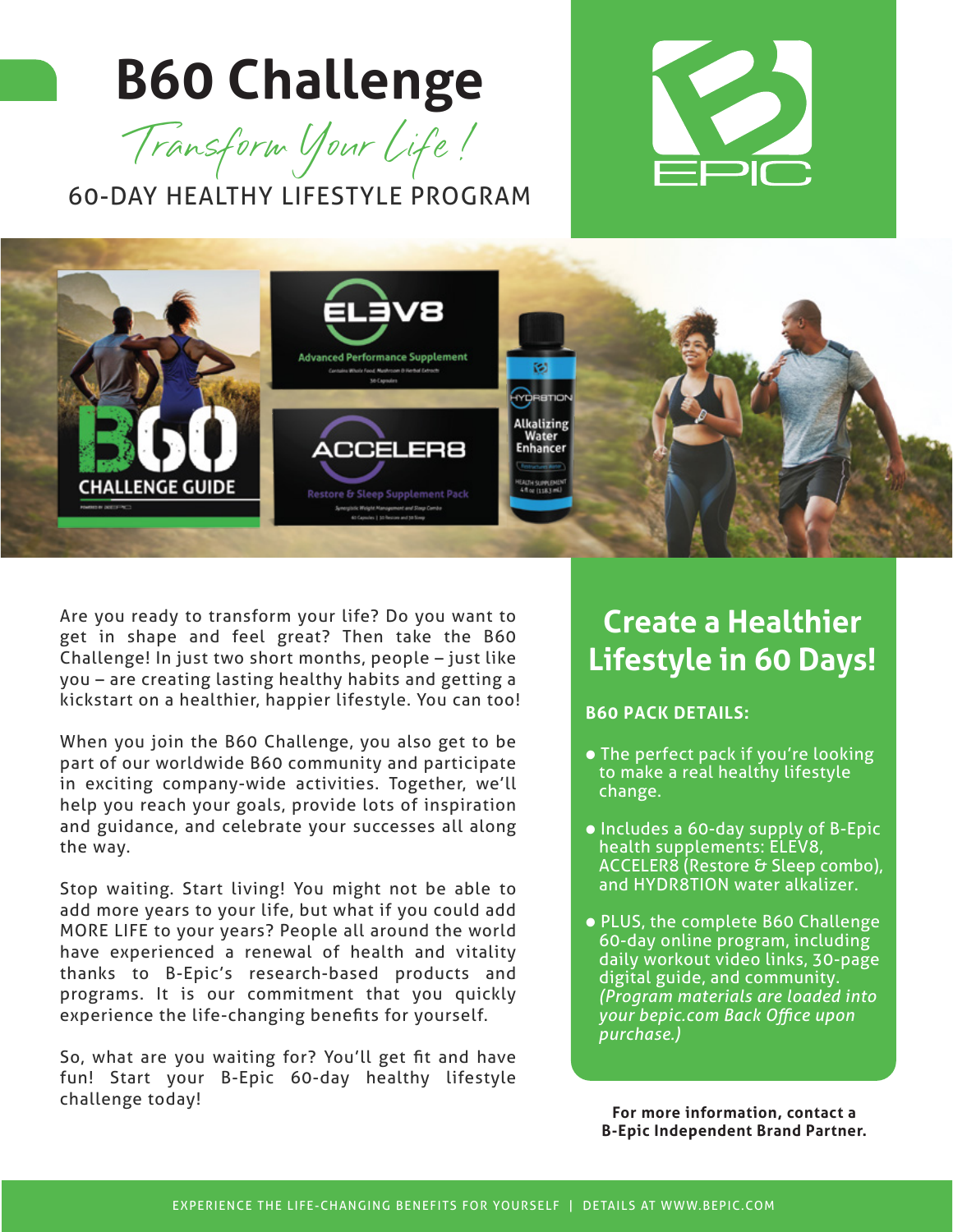# **Daily Steps** B60 Challenge Daily Steps

For the B60 Challenge, participants complete the following steps every day during the 60-day program.





### **Take B-Epic Supplements**

Take B-Epic health supplements: ELEV8 + ACCELER8 + Water Alkalizer.



### **Complete B60 Workout**

Complete the B60 daily workout (10-15 minute video).



### **Eat a Healthy Diet**

Eat a healthy diet according to your goals.



### **Drink 1/2 Gallon of Water**

Drink 1/2 gallon of water throughout the day.



#### Lorem ipsum **Do Personal Development**

Spend 10 minutes on personal development.



### **Track Your Progress**

Check off your daily progress on the B60 Challenge tracker.



### **Share Your Success**

Post your results on our Instagram page or tag us on Facebook.